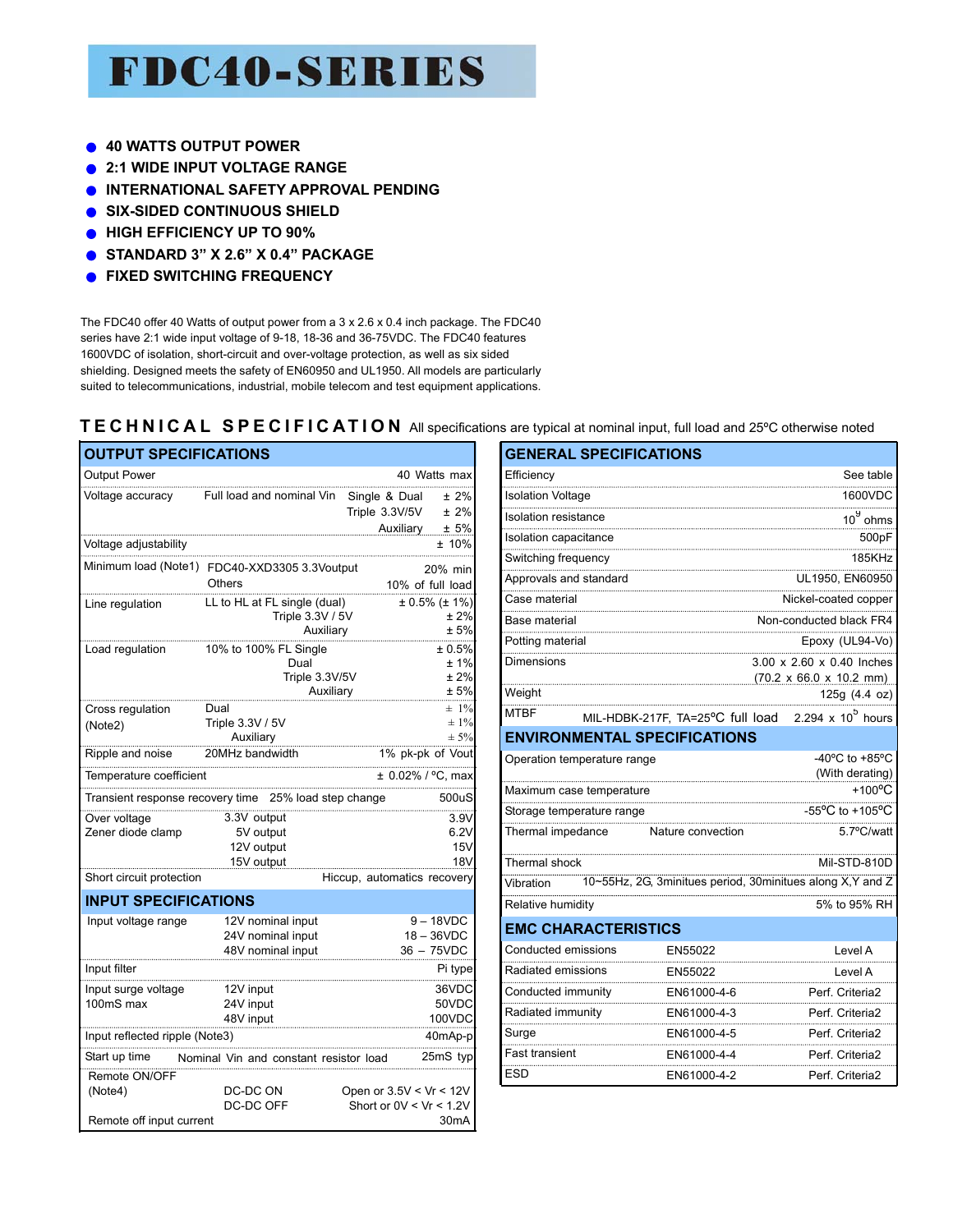## **40 WATTS DC-DC CONVERTER**

| <b>Model</b><br><b>Number</b> | Input<br>Range | Output<br>Voltage | Output<br><b>Current</b> | Input<br>Current <sup>(5)</sup> | Eff $^{(6)}$<br>$(\% )$ | Capacitor<br>Load max. |
|-------------------------------|----------------|-------------------|--------------------------|---------------------------------|-------------------------|------------------------|
| FDC40-12S33                   | $9 - 18$ VDC   | 3.3VDC            | <b>10A</b>               | 3.53A                           | 83                      | 25800uF                |
| FDC40-12S05                   | $9 - 18$ VDC   | 5VDC              | 8A                       | 4.17A                           | 84                      | 13600uF                |
| FDC40-12S12                   | $9 - 18$ VDC   | 12VDC             | 3.4A                     | 4.10A                           | 87                      | 2400uF                 |
| FDC40-12S15                   | $9 - 18$ VDC   | 15VDC             | 2.7A                     | 4.10A                           | 87                      | 1550uF                 |
| FDC40-12D05                   | $9 - 18$ VDC   | ±5VDC             | $+7A/ -1A$               | 4.33A                           | 81                      | 12000 / 1700uF         |
| FDC40-12D12                   | $9 - 18$ VDC   | ±12VDC            | ±1.8A                    | 4.55A                           | 83                      | ±1200uF                |
| FDC40-12D15                   | $9 - 18$ VDC   | ±15VDC            | ±1.4A                    | 4.43A                           | 83                      | ±750uF                 |
| FDC40-12D3305                 | $9 - 18$ VDC   | 3.3 / 5VDC        | 4A/4A                    | 3.73A                           | 78                      | 10300 / 6800uF         |
| FDC40-12T0512                 | $9 - 18$ VDC   | 5/112VDC          | 4A/±850mA                | 4.49A                           | 79                      | 6800/±590uF            |
| FDC40-12T0515                 | $9 - 18$ VDC   | 5/115VDC          | 4A/±680mA                | 4.43A                           | 80                      | 6800/±380uF            |
| FDC40-24S33                   | $18 - 36$ VDC  | 3.3VDC            | 10A                      | 1.72A                           | 84                      | 25800uF                |
| FDC40-24S05                   | $18 - 36$ VDC  | 5VDC              | <b>8A</b>                | 2.01A                           | 87                      | 13600uF                |
| FDC40-24S12                   | $18 - 36$ VDC  | 12VDC             | 3.4A                     | 1.98A                           | 90                      | 2400uF                 |
| FDC40-24S15                   | $18 - 36$ VDC  | 15VDC             | 2.7A                     | 2.00A                           | 88                      | 1550uF                 |
| FDC40-24D05                   | $18 - 36$ VDC  | ±5VDC             | $+7A/ -1A$               | 2.13A                           | 82                      | 12000 / 1700uF         |
| FDC40-24D12                   | $18 - 36$ VDC  | ±12VDC            | ±1.8A                    | 2.17A                           | 87                      | ±1200uF                |
| FDC40-24D15                   | $18 - 36$ VDC  | ±15VDC            | ±1.4A                    | 2.14A                           | 86                      | $±750$ uF              |
| FDC40-24D3305                 | $18 - 36$ VDC  | 3.3 / 5VDC        | 4A/4A                    | 1.84A                           | 79                      | 10300 / 6800uF         |
| FDC40-24T0512                 | $18 - 36$ VDC  | 5/±12VDC          | 4A / ±850mA              | 2.18A                           | 81                      | 6800/±590uF            |
| FDC40-24T0515                 | $18 - 36$ VDC  | 5/115VDC          | 4A / ±680mA              | 2.16A                           | 82                      | 6800/±380uF            |
| FDC40-48S33                   | $36 - 75$ VDC  | 3.3VDC            | <b>10A</b>               | 0.85A                           | 85                      | 25800uF                |
| FDC40-48S05                   | $36 - 75$ VDC  | 5VDC              | 8A                       | 0.98A                           | 89                      | 13600uF                |
| FDC40-48S12                   | $36 - 75$ VDC  | 12VDC             | 3.4A                     | 1.00A                           | 89                      | 2400uF                 |
| FDC40-48S15                   | $36 - 75$ VDC  | 15VDC             | 2.7A                     | 1.00A                           | 88                      | 1550uF                 |
| FDC40-48D05                   | $36 - 75$ VDC  | ±5VDC             | $+7A/ -1A$               | 1.06A                           | 84                      | 12000 / 1700uF         |
| FDC40-48D12                   | $36 - 75$ VDC  | ±12VDC            | ±1.8A                    | 1.10A                           | 86                      | ±1200uF                |
| FDC40-48D15                   | $36 - 75$ VDC  | ±15VDC            | ±1.4A                    | 1.10A                           | 86                      | ±750uF                 |
| FDC40-48D3305                 | $36 - 75$ VDC  | 3.3 / 5VDC        | 4A/4A                    | 0.91A                           | 80                      | 10300 / 6800uF         |
| FDC40-48T0512                 | $36 - 75$ VDC  | 5/112VDC          | 4A/±850mA                | 1.06A                           | 83                      | 6800/±590uF            |
| FDC40-48T0515                 | $36 - 75$ VDC  | 5/115VDC          | 4A/±680mA                | 1.06A                           | 83                      | 6800/±380uF            |

Note

- 1. The FDC40 series required a minimum 10% loading on the output to maintain specified regulation. Operation under no-load condition will not damage these devices, however they may not meet all listed specification.
- 2. Cross regulation: Dual output—Asymmetrical load 25% to 100% full load Triple output – 3.3V / 5V 100% load and one of auxiliary 100% load, other auxiliary load change from 25% to 100% load
- 3. Simulated source impedance of 12uH. 12uH inductor in series with +Vin.
- 4. The ON-OFF control pin voltage is reference to negative input.<br>5. Maximum value at nominal input voltage and full load
- 5. Maximum value at nominal input voltage and full load<br>6. Typical value at nominal input voltage and full load
- Typical value at nominal input voltage and full load



#### FDC40-48S05